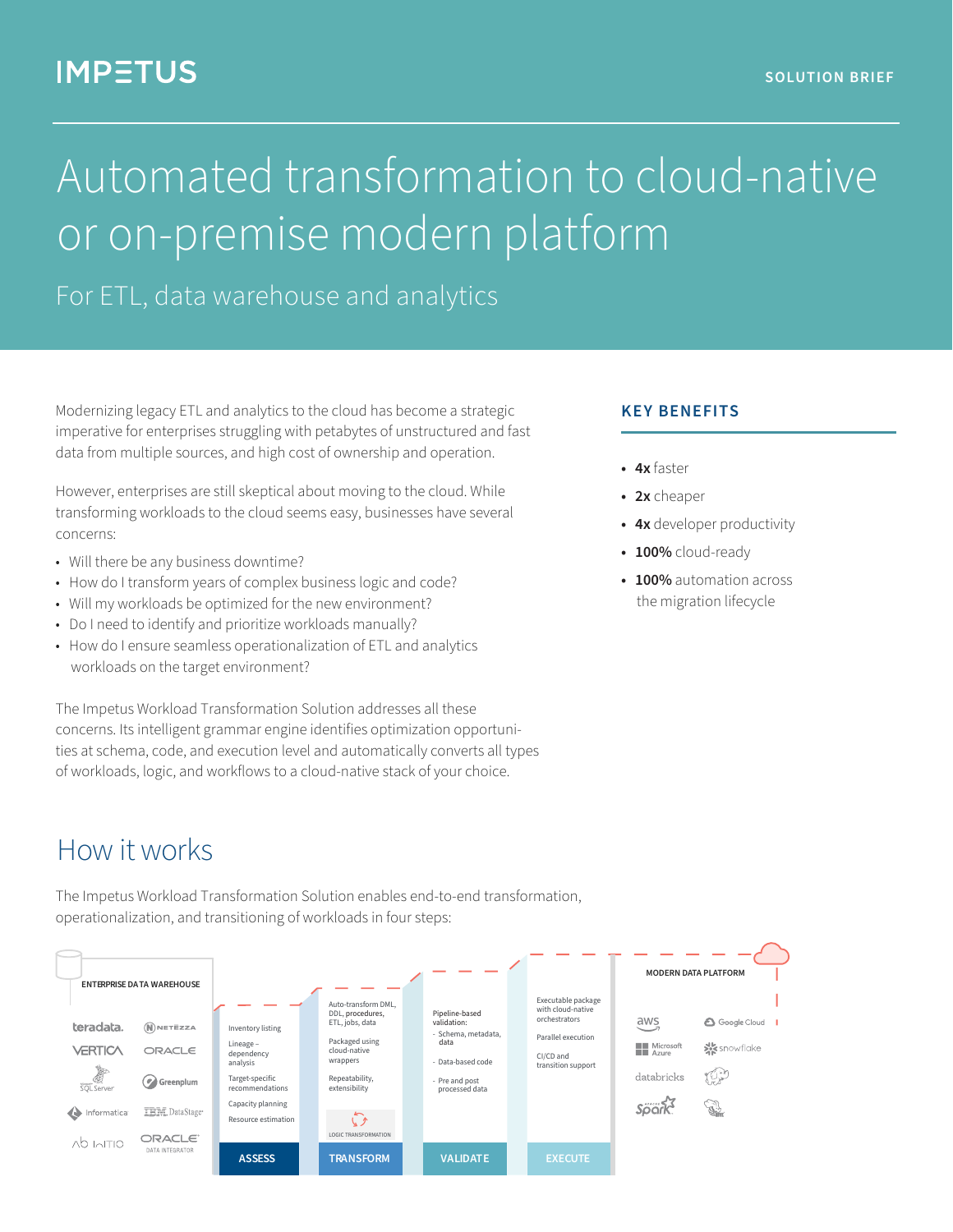### Assessment and prescription

- Lists entire inventory for diverse workloads
- Assesses ETL scripts, DML and DDL scripts, procedures, scheduler/orchestrator scripts (jobs), etc.
- Provides actionable insights and prescriptive recommendations
- Identifies complex interdependencies to group workloads for offload
	- Plots an end-to-end lineage showing interdependencies between different kinds of workloads
	- Provides advanced filters according to workload type and an interactive graphical interface to deep dive into certain flows
- Advanced blueprinting of target architecture
	- Strategizes partitioning, bucketing, clustering, sorting, and distribution keys for improving CPU usage, memory usage, cache hit ratio, and disk I/O
	- Provides comprehensive, configurable recommendations for workload parallelism to ensure optimum performance on target
	- Provides actionable recommendations for future-state functional component architecture and tech stack components

## **Transformation**

- Transforms diverse workloads and migrates schema and data to the target store of choice
	- DML scripts, DDL scripts, ETL scripts, scheduler scripts, stored procedures, etc.
	- End-to-end packaging
	- Transforms core business logic to cloud-native wrappers or orchestrators
	- Re-packages to an open programing language of choice
	- Ensures end-to-end transformation of scheduler/orchestrator scripts to production-ready jobs on target
	- Ensures end-to-end execution on staging and production environments after system integration testing
	- Notebook-based inline editor
	- Inline query editor to address errors or apply any optimization
	- Extensible tool and methodology
		- Extensible, repeatable, and verifiable methodology
		- Converts code to a variety of target stores and formats, enabling enterprise-wide use

### **KEY FEATURES**

- ML-based assessment and recommendation for the target architecture and tech stack
- Business logic conversion
- End-to-end transformation to cloud-native services of your choice
- End-to-end packaging, orchestration, and execution for the target
- Code optimization and query validation to avoid business disruption
- Automated legacy code translation to a cloud compatible equivalent with multiple query engine support
- Cost-performance ratio optimization
- Data governance and security compliance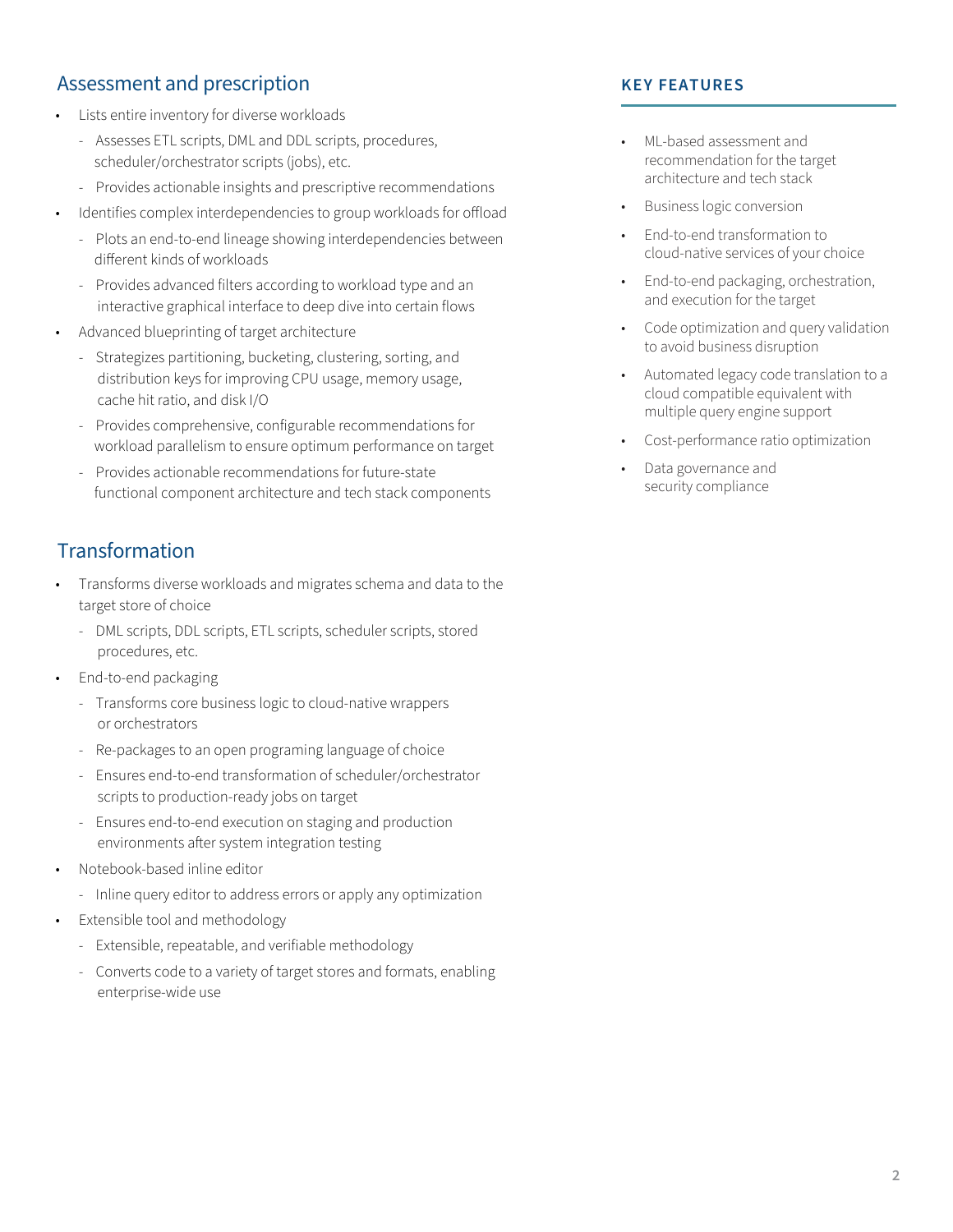### Validation

- Pipeline-based automated validation of the transformed code
- Validates code at the row and cell-level and reports errors
- Instantly verifies the transformed code with a pluggable validation tool
- Data-based validation of transformed code
	- Auto-generates sample dataset based on complex query conditions – ideal for unit testing of the transformed queries
- Feeds the customer-provided dataset for testing on real datasets – suitable for integration testing of the transformed queries

### Execution

- Delivers a target-specific executable package
	- Cloud-native orchestration and execution on production
- Ensures optimal performance through parallel execution
	- Provides parallel execution recommendations through exhaustive data-driven assessment
	- Generates required artifacts in the transformation output
	- Executes the generated artifacts in parallel on production
- Supports operationalization
	- Supports end-to-end transitioning into production and operationalization
	- Optimizes capacity
	- Stabilizes environment through parallel-run period
	- Ensures implicit data governance and compliance on the cloud
	- Ensures continuous integration and delivery
	- Monitors operations
	- Provides runbook documentation, training, and handholding

# Support your multi-cloud, cloud-to-cloud, and hybrid architecture strategy

| <b>Any Source</b>                                                                                                                                                                                                                     |                                                                                                                                                                               | <b>Any Target</b>                                                                                           |                                                                                                                                                                                                                                                                                                                                                                                                |
|---------------------------------------------------------------------------------------------------------------------------------------------------------------------------------------------------------------------------------------|-------------------------------------------------------------------------------------------------------------------------------------------------------------------------------|-------------------------------------------------------------------------------------------------------------|------------------------------------------------------------------------------------------------------------------------------------------------------------------------------------------------------------------------------------------------------------------------------------------------------------------------------------------------------------------------------------------------|
| <b>Analytic workloads</b><br><b>SAS</b><br><b>EDW/RDBMS</b><br>Teradata, Netezza, Oracle,<br>SQL Server, Vertica,<br>Greenplum<br><b>ETL</b><br>Informatica, DataStage, Ab Initio<br><b>Reporting workloads</b><br>Oracle Web Reports | <b>Automatically transform</b><br>DMLs, DDLs, procedures,<br>ETLs, jobs, Shell scripts,<br>source-native scripts to<br>cloud-native equivalent or<br>PySpark, PyScala, PyHive | <b>AWS</b><br><b>Azure</b><br><b>Databricks</b><br><b>GCP</b><br><b>Snowflake</b><br>Spark, Hive,<br>Hadoop | AWS-native code compatible with<br>Glue/Step Function, EMR, etc.<br>Azure-native code compatible with<br>HDInsight, Data Factory, Synapse, etc.<br>Spark SQL, PySpark, Python<br>GCP-native code compatible with<br>Dataproc, BigQuery, Spanner, etc.<br>Snowflake-native code such as<br>SnowSQL, SnowProc, etc.<br>Spark SQL, HQL, PySpark, PyScala,<br>PyHive, Shell scripts, Python, Scala |